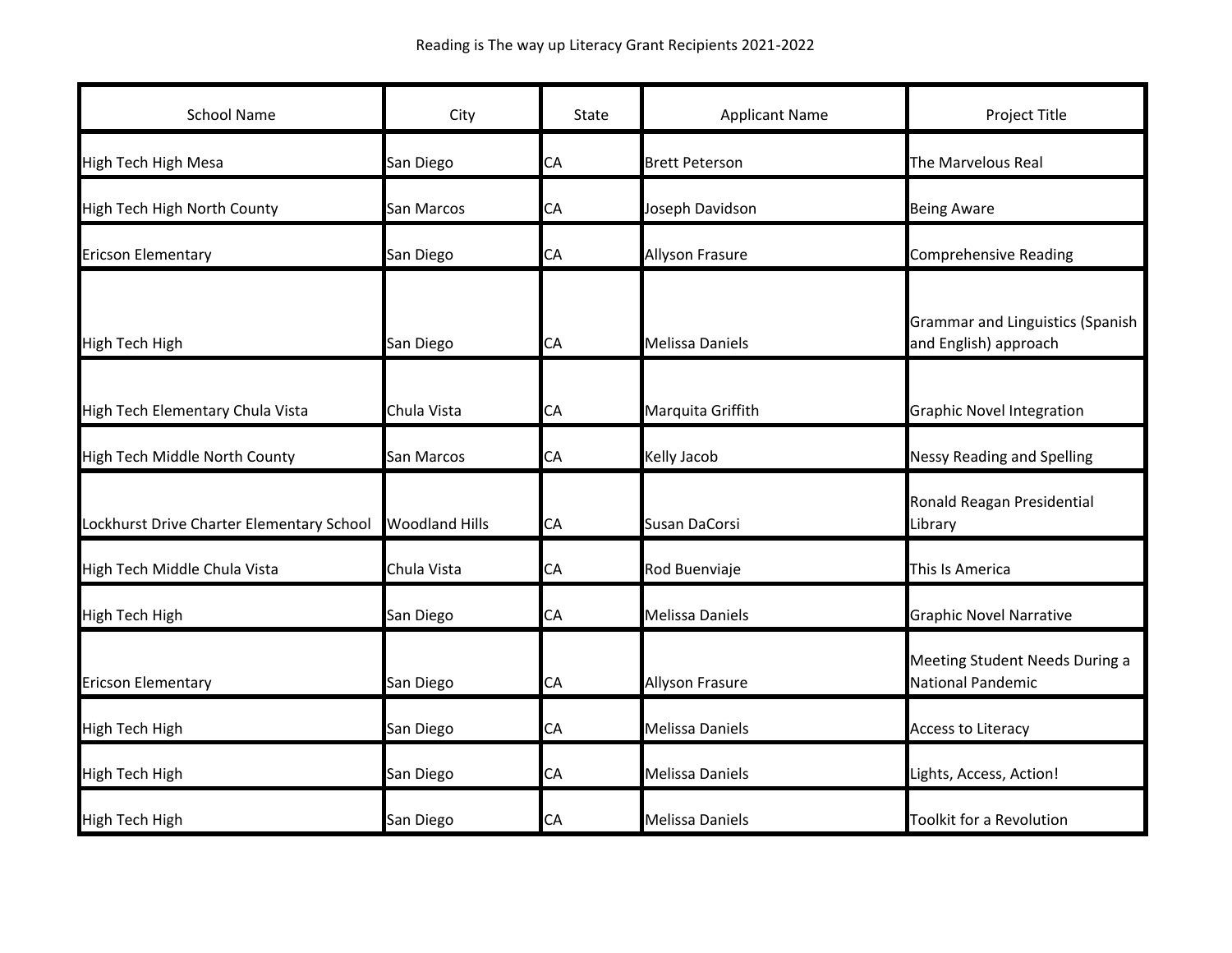| Amplus Academy                                                        | Las Vegas            | <b>NV</b> | Sarah Barlow        | <b>Amplus Reads!</b>                                         |
|-----------------------------------------------------------------------|----------------------|-----------|---------------------|--------------------------------------------------------------|
| Language Academy                                                      | San Diego            | СA        | Graciela Rosas      | Learning to Love Literature                                  |
| Corona Avenue Elementary                                              | Bell                 | СA        | Rachel Saldana      | Classroom Library                                            |
| Nevada Charter Academies                                              | Las Vegas            | <b>NV</b> | Sarah Barlow        | Travel around the world in 160<br>days!                      |
| Nevada Charter Academies                                              | Las Vegas            | <b>NV</b> | Sarah Barlow        | AP World History - Modern Test<br>Preparation                |
| <b>Hermosa View School</b>                                            | Hermosa Beach        | CA        | Sylvia Gluck        | Fill the New Vista Library                                   |
| Colina Middle School                                                  | <b>Thousand Oaks</b> | CA        | <b>Shane Frank</b>  | Harness the Wind                                             |
| <b>Edith Garehime Elementary School</b>                               | Las Vegas            | <b>NV</b> | <b>Ryan Lewis</b>   | Reading Nook & Learning Center                               |
| Magnolia Elementary School Library                                    | Carlsbad             | СA        | Aaron Nelson        | Diverse Books to Engage 2nd<br>Graders                       |
| Hollenbeck Middle School                                              | Los Angeles          | СA        | <b>Randy Romero</b> | Living Library                                               |
| Florence Nigthingale Middle School                                    | Los Angeles          | CA        | Rafael Gaeta        | <b>Graphic Novels for Teens</b>                              |
| High Tech Middle North County                                         | San Marcos           | CA        | Kelly Jacob         | <b>Empowering Change-Agents with</b><br><b>Diverse Books</b> |
| North County Education Foundation for The<br><b>Classical Academy</b> | Escondido            | СA        | Kenna Molina        | <b>Reading Club</b>                                          |
| iHigh Virtual Academy                                                 | San Diego            | CA        | Eunique Johnson     | <b>Diversity RULES Books</b>                                 |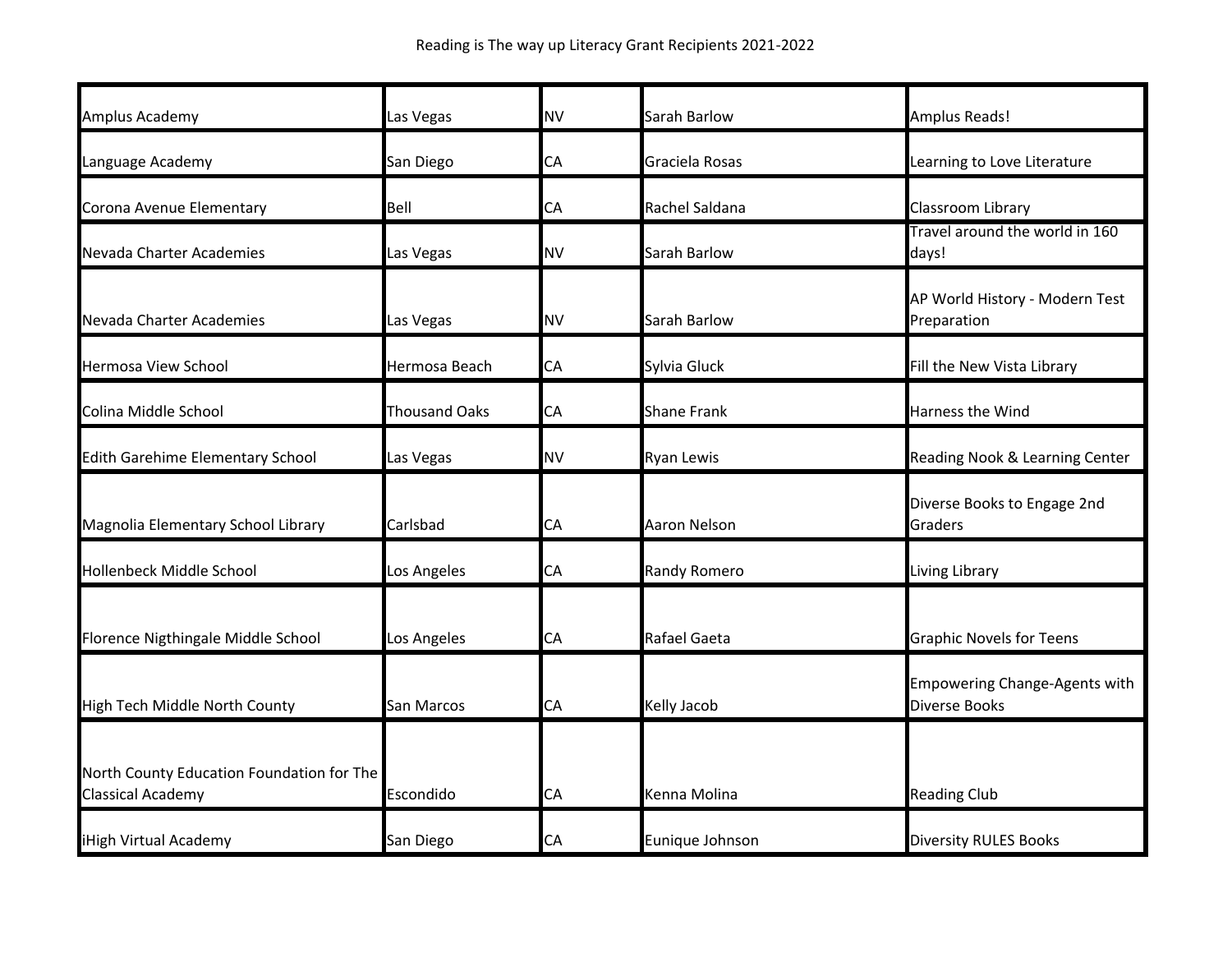| Rancho Bernardo High School           | San Diego          | СA | <b>Camille Martin</b>  | Amazing Lives from people<br>around the world                                 |
|---------------------------------------|--------------------|----|------------------------|-------------------------------------------------------------------------------|
| Mt. Woodson Elementary School         | Ramona             | СA | <b>Barbara Chiment</b> | High Interest + Low Level =<br>Readers                                        |
| <b>Betsy Rhodes Elementary School</b> | Las Vegas          | NV | Rebecca Lucero         | Success with Science and Social<br><b>Studies</b>                             |
| WEST VERNON AVE ELEMENTARY SCHOOL     | <b>LOS ANGELES</b> | СA | <b>FRANCES VALADEZ</b> | Reading my way is fun EVERYDAY                                                |
| La Crescenta Elementary School        | La Crescenta       | СA |                        | 2nd Grade: Book Club and Social<br><b>Emotions</b>                            |
| Orange County High School of the Arts | Santa Ana          | СA |                        | Dual Enrollment Classes with<br>Santa Ana College (College Credit<br>Classes) |
| Amplus Academy                        | Las Vegas          | ΝV | Sarah Barlow           | Ten minutes a Day keeps the<br><b>Reading Blues Away!</b>                     |
| La Crescenta Elementary School        | La Crescenta       | СA |                        | <b>Broaden Mental Health</b><br>Awareness                                     |
| Sycamore Canyon School                | Newbury Park       | СA | Doug Hedin             | <b>First Chapter Friday</b>                                                   |
| Magee Academy of Arts and Sciences    | Pico Rivera        | СA | Ana Melgar             | <b>Update Library Books</b>                                                   |
| Girls Academic Leadership Academy     | Los Angeles        | СA | <b>Elizabeth Hicks</b> | <b>Building Classroom Set Library</b>                                         |
| Sandburg Elementary                   | San Diego          | СA | <b>Geof Martin</b>     | Junior Achievement--Biztown                                                   |
| High Tech High International          | San Diego          | СA | Jade White             | <b>History Case Study Book Club</b>                                           |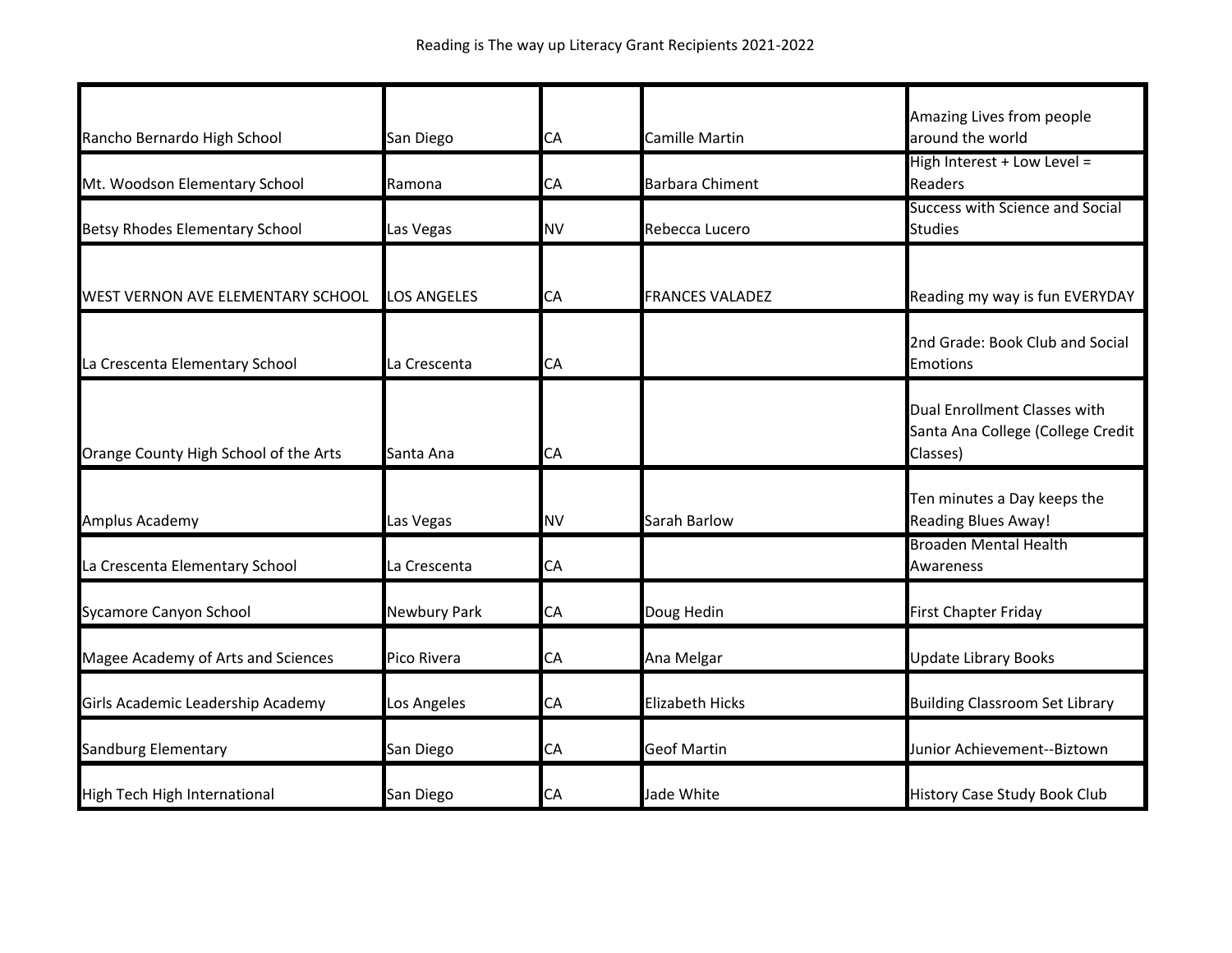| High Tech High Chula Vista              | Chula Vista     | CA        | Angela Guerrero        | E-Reader Loan program for Digital<br>Library                                                                                |
|-----------------------------------------|-----------------|-----------|------------------------|-----------------------------------------------------------------------------------------------------------------------------|
|                                         |                 |           |                        | Paying Respects to Indigenous                                                                                               |
| <b>Gilbert Academy of Creative Arts</b> | North Las Vegas | <b>NV</b> | Matthew Jackson        | Culture Through Literature                                                                                                  |
|                                         |                 |           |                        |                                                                                                                             |
| High Tech Elementary Chula Vista        | Chula Vista     | CA        | Marquita Griffith      | <b>Building Community: Positive</b><br>Identity Development, Global<br>Citizenship and Post-Traumatic<br>Growth after COVID |
|                                         |                 |           |                        |                                                                                                                             |
|                                         |                 |           |                        |                                                                                                                             |
| <b>High Tech High</b>                   | San Diego       | CA        | <b>Melissa Daniels</b> | Wired                                                                                                                       |
|                                         |                 |           |                        |                                                                                                                             |
| Hollenbeck Middle School                | Los Angeles     | CA        | <b>Randy Romero</b>    | 30 book campaign /million word<br>challenge                                                                                 |
| Nightingale Middle School               | Los Angeles     | CA        | Taneda Hailey          | <b>Reading Rocks!</b>                                                                                                       |
| Nevada Charter Academies                | Las Vegas       | <b>NV</b> | Sarah Barlow           | Ten minutes a Day keeps the<br><b>Reading Blues Away!</b>                                                                   |
| Leo Croce Elementary School             | Livermore       | CA        | Marni Angelo           | Literature Circles                                                                                                          |
| Amplus Academy                          | Las Vegas       | <b>NV</b> | Sarah Barlow           | Mrs. Bell's Diversity Library                                                                                               |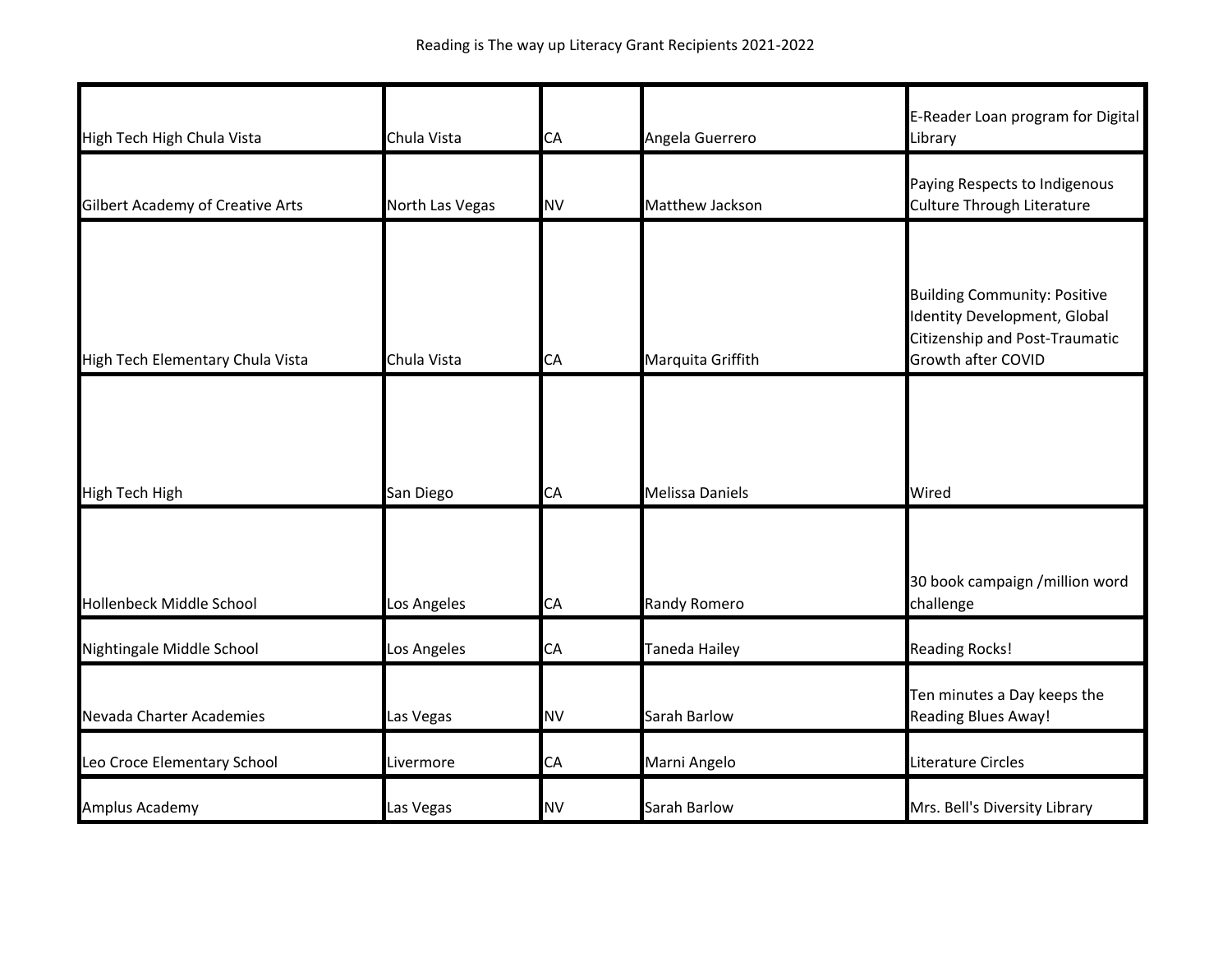| Poway High School                              | Poway             | CA        | <b>Richard Nash</b>      | Serving ALL students                                     |
|------------------------------------------------|-------------------|-----------|--------------------------|----------------------------------------------------------|
| <b>High Tech High Elementary</b>               | San Diego         | CA        | Alicia Wong              | Lower Elementary Diversity &<br><b>Inclusion Library</b> |
| High Tech High North County                    | San Marcos        | CA        | Joseph Davidson          | Place Value and Money                                    |
| High Tech High Chula Vista                     | Chula Vista       | CA        | <b>Edrick Macalaguim</b> | The Serengeti Rules: The Laws of<br>Nature               |
| Explorer Elementary School (High Tech<br>High) | <b>SAN DIEGO</b>  | CA        | Jessica Lewis            | Decoding                                                 |
| High Tech High                                 | San Diego         | CA        | <b>Melissa Daniels</b>   | Reading for Equity                                       |
| Bernardo Heights Middle School                 | San Diego         | СA        | <b>Marie Galaz</b>       | <b>Street Art Project/Social</b><br>Awareness Campaign   |
| High Tech Middle Media Arts                    | San Diego         | CA        |                          | <b>Town Squares Project</b>                              |
| High Tech High International                   | San Diego         | CA        | Jade White               | Who and Where are We?                                    |
| High Tech High North County                    | <b>San Marcos</b> | <b>CA</b> | Joseph Davidson          | (I'm) migration: Understand Each<br>Journey              |
| Magee Academy of Arts and Sciences             | Pico Rivera       | CA        | Ana Melgar               | One School One Book                                      |
| <b>Canalino Elementary School</b>              | Carpinteria       | <b>CA</b> | Jamie Persoon            | Vamos a leer!                                            |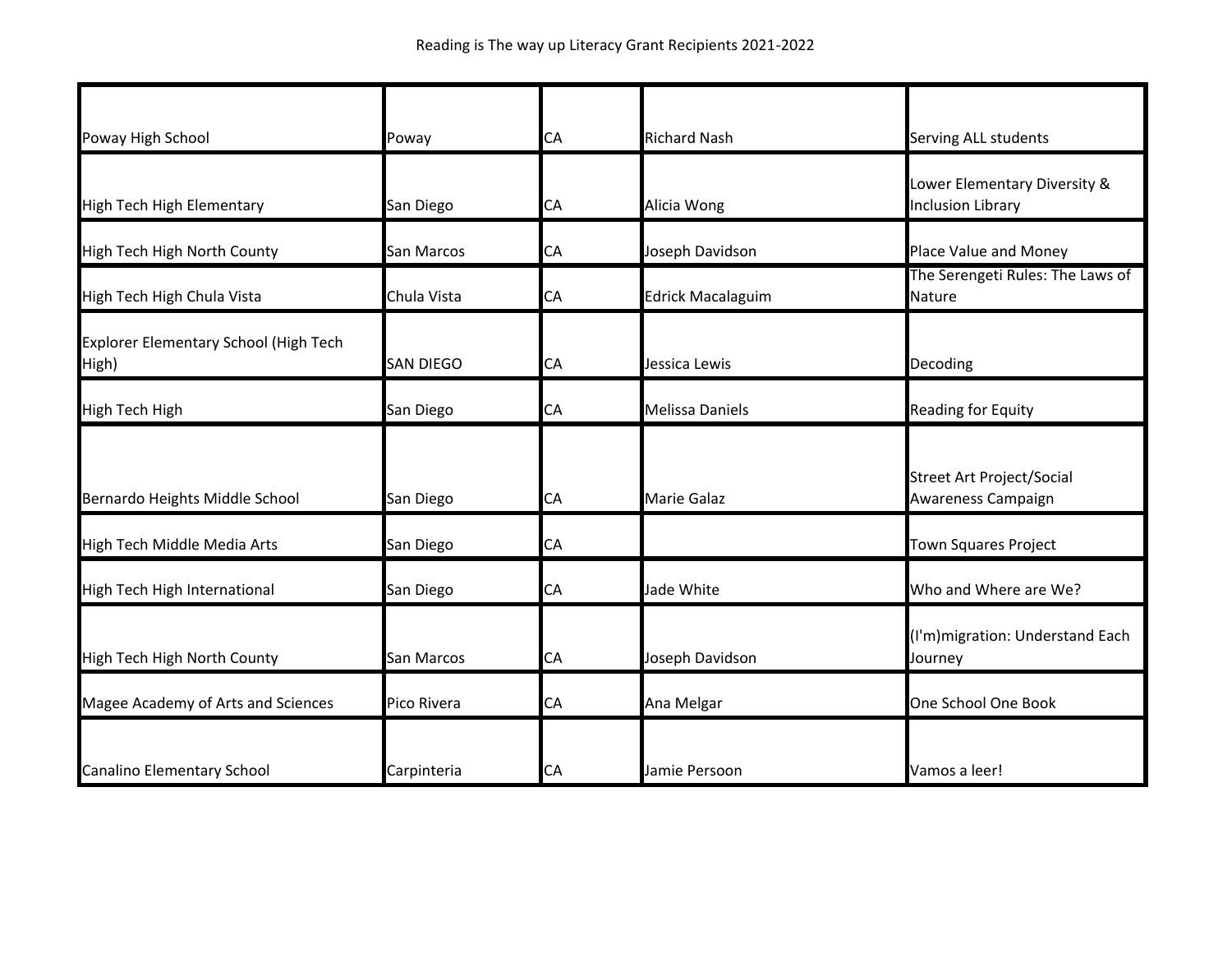| North County Education Foundation for<br>Classical Academy High School Personalized<br>Learning Center | Escondido       | CA | Dr. Stacey Perez         | AP English Literature Books to<br>Prepare for AP Test                                         |
|--------------------------------------------------------------------------------------------------------|-----------------|----|--------------------------|-----------------------------------------------------------------------------------------------|
|                                                                                                        |                 |    |                          |                                                                                               |
| North County Education Foundation for<br>Classical Academy Middle School                               | Escondido       | CA | Jen Morrow               | Filling our Bookshelves                                                                       |
| Carpinteria Middle School                                                                              | Carpinteria     | CA | Lisa O'Shea              | Graphically & Manga Yours!                                                                    |
| <b>Sunset Elementary School</b>                                                                        | <b>Oak View</b> | СA | Kelsie Sims-Schneider    | Let's Build a Strong Reading<br>Foundation with Phonological and<br><b>Phonemic Awareness</b> |
| High Tech High Chula Vista                                                                             | Chula Vista     | СA | <b>Edrick Macalaguim</b> | International Classroom Library                                                               |
| Animo South Los Angeles High School                                                                    | Los Angeles     | CA | Taiala Carvalho-Regnier  | Technology for the Continued<br>Growth of our SPED Population                                 |
| Solano Elementary School                                                                               | Los Angeles     | CA |                          | <b>Readers are Leaders</b>                                                                    |
| Pastor Of Good Sheperd Catholic Parish In<br>San Diego Ca Corp Sole                                    | San Diego       | CA | Ladonna Lambert          | <b>Elevating Science and Literacy -</b><br>Grade 1                                            |
| Pastor Of Good Sheperd Catholic Parish In<br>San Diego Ca Corp Sole                                    | San Diego       | CA | Ladonna Lambert          | <b>Elevating Science And Literacy -</b><br>Grade 2                                            |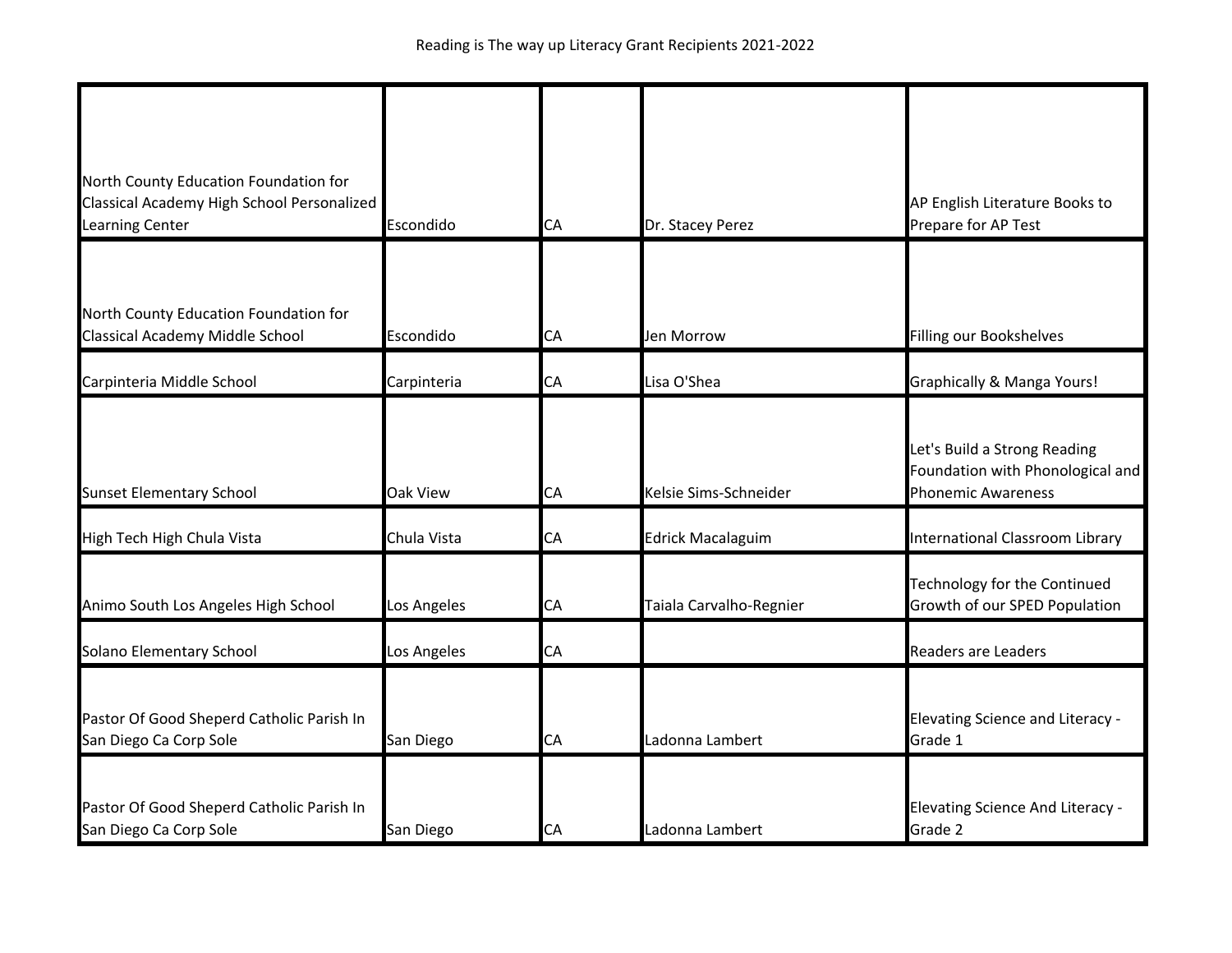| Pastor Of Good Sheperd Catholic Parish In<br>San Diego Ca Corp Sole | San Diego        | CA        | Ladonna Lambert            | <b>Elevating Science and Literacy -</b><br>Grades 3-5                            |
|---------------------------------------------------------------------|------------------|-----------|----------------------------|----------------------------------------------------------------------------------|
| Pastor Of Good Sheperd Catholic Parish In<br>San Diego Ca Corp Sole | San Diego        | CA        | Ladonna Lambert            | <b>Elevating Science and Literacy -</b><br>Kindergarten                          |
| Pastor Of Good Sheperd Catholic Parish In<br>San Diego Ca Corp Sole | San Diego        | <b>CA</b> | Ladonna Lambert            | <b>Literacy Learning Support</b>                                                 |
| Explorer Elementary School (High Tech<br>High)                      | <b>SAN DIEGO</b> | CA        | Jessica Lewis              | Revolutionary Literacy:<br><b>Encouraging Healthy Bodies and</b><br><b>Minds</b> |
| <b>Bell High School</b>                                             | Los Angeles      | CA        | Felipe Barragan            | virtual Comic-Con                                                                |
|                                                                     |                  |           |                            |                                                                                  |
| The Village Schools                                                 | Decatur          | GA        | <b>Tiffany Blassingame</b> | It Takes a Village                                                               |
| Dewey Elementary School                                             | San Diego        | CA        |                            | Point Loma - local plants and<br>animals                                         |
| Encinita Elementary                                                 | Rosemead         | CA        | Linda Chang                | Chinese New Year Project                                                         |
| Carthay Center Elementary                                           | Los Angeles      | CA        |                            | <b>Enhancing Our Library</b>                                                     |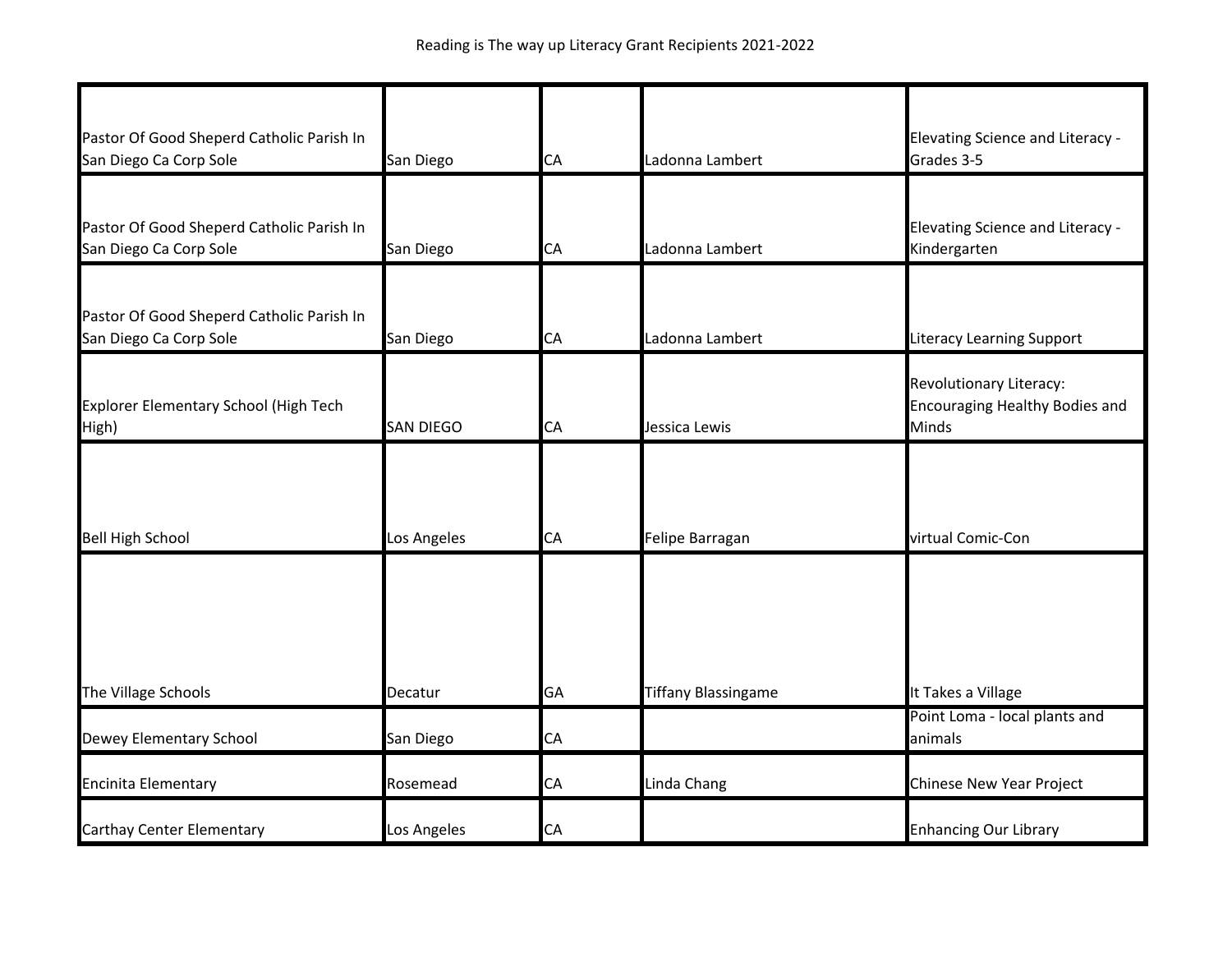| Larchmont Charter School                                              | Los Angeles | CA        | Amy Held               | Larchmont Charter K-12 Diversity,<br><b>Equity and Inclusion Reading</b><br>Collection |
|-----------------------------------------------------------------------|-------------|-----------|------------------------|----------------------------------------------------------------------------------------|
| North County Education Foundation for The<br><b>Classical Academy</b> | Escondido   | CA        | Kenna Molina           | 40 Book Reading Challenge                                                              |
| North County Education Foundation for The<br><b>Classical Academy</b> | Escondido   | CA        | Kenna Molina           | <b>Reading Literacy</b>                                                                |
| Open Magnet Charter School                                            | Los Angeles | CA        | <b>Antoinette Cass</b> | Open School's League of Gamers<br>Read-a-Thon 2022                                     |
| High Tech Middle North County                                         | San Marcos  | CA        | Kelly Jacob            | <b>Money Mindfulness</b>                                                               |
| <b>High Tech High</b>                                                 | San Diego   | CA        | <b>Melissa Daniels</b> | Our Play Spaces                                                                        |
| <b>High Tech High</b>                                                 | San Diego   | СA        | Melissa Daniels        | Our Play Spaces                                                                        |
| Nevada Charter Academies                                              | Las Vegas   | <b>NV</b> | Sarah Barlow           | <b>Protecting Earth's Resources</b><br><b>Windmill Kits</b>                            |
| Montessori Center School                                              | Goleta      | СA        | Melanie Jacobs         | Reading Garden-Reading in the<br><b>Great Outdoors</b>                                 |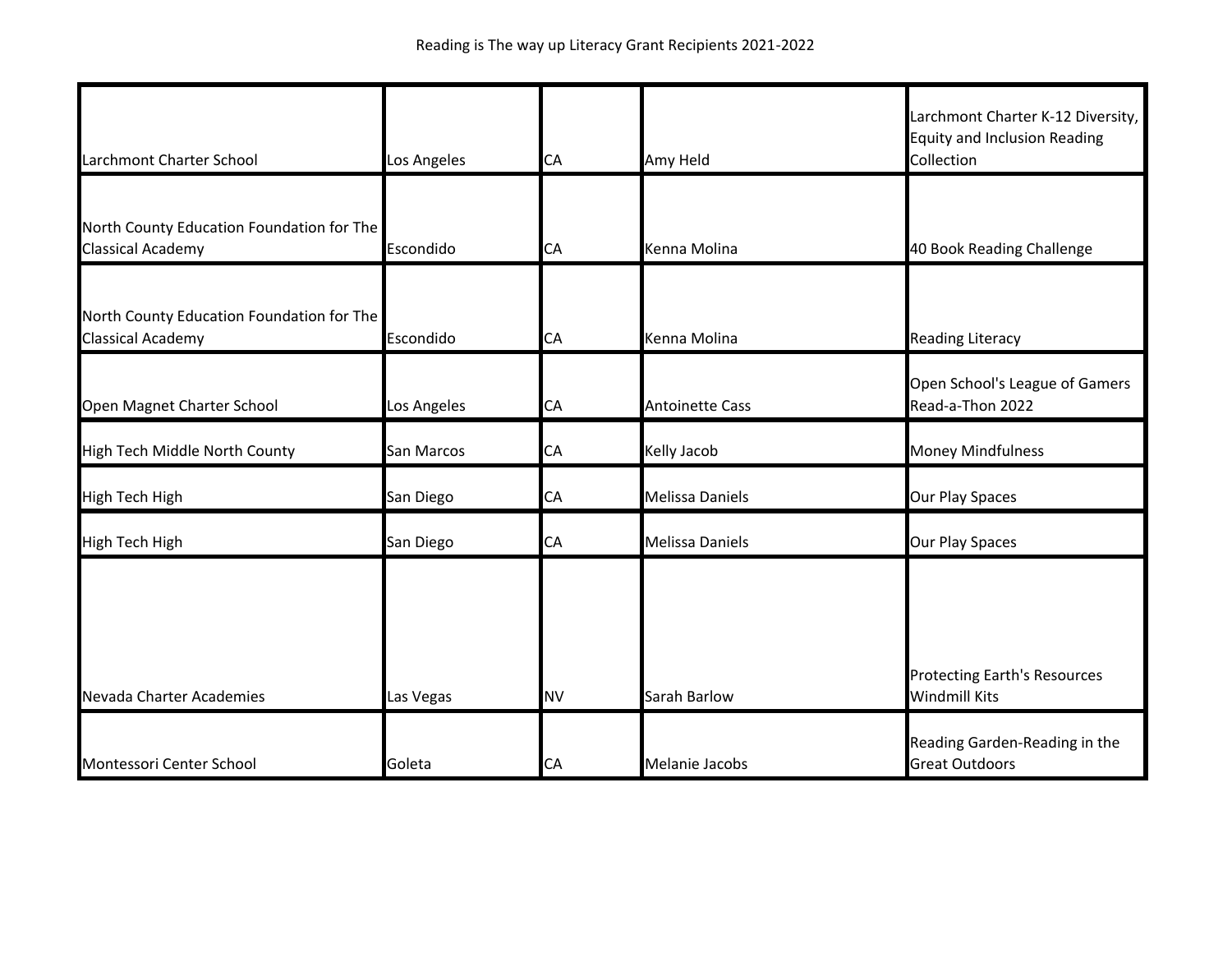| North County Education Foundation for<br>Coastal Academy Charter      | Oceanside   | СA        | <b>Marcy Cashin</b>     | "Under The Sea" Sensory Pathway                      |
|-----------------------------------------------------------------------|-------------|-----------|-------------------------|------------------------------------------------------|
| Richland Ave Elementary School                                        | Los Angeles | СA        | <b>Gerard Granade</b>   | French Books for our Library                         |
| <b>High Tech Elementary</b>                                           | San Diego   | СA        | Anne Worrall            | HTe: Helping The Earth                               |
| High Tech High Mesa                                                   | San Diego   | СA        | <b>Brett Peterson</b>   | <b>Social Emotional Learning</b><br>Through Literacy |
| High Tech Middle North County                                         | San Marcos  | CA        | Kelly Jacob             | <b>Sustainability Shark Tank</b>                     |
| High Tech High Mesa                                                   | San Diego   | СA        | <b>Brett Peterson</b>   | To Wakanda and Beyond                                |
| Amplus Academy                                                        | Las Vegas   | <b>NV</b> | Sarah Barlow            | Amplus Academy School Garden                         |
| High Tech High International                                          | San Diego   | СA        | Jade White              | Interns of International                             |
| High Tech Middle Chula Vista                                          | Chula Vista | CA        | Rod Buenviaje           | <b>Stewardship Project</b>                           |
| City Kids School                                                      | Los Angeles | СA        | <b>Ryanne Plaisance</b> | Innovatores INC.,                                    |
| North County Education Foundation for The<br><b>Classical Academy</b> | Escondido   | СA        | Kenna Molina            | Math Literacy                                        |
| Dr. C. Owen Roundy Elementary School                                  | Las Vegas   | <b>NV</b> | Amy Yee                 | Wacom Tablets for the Win!                           |
| High Tech High                                                        | San Diego   | CA        | <b>Melissa Daniels</b>  | Civilizations: People of Epoch                       |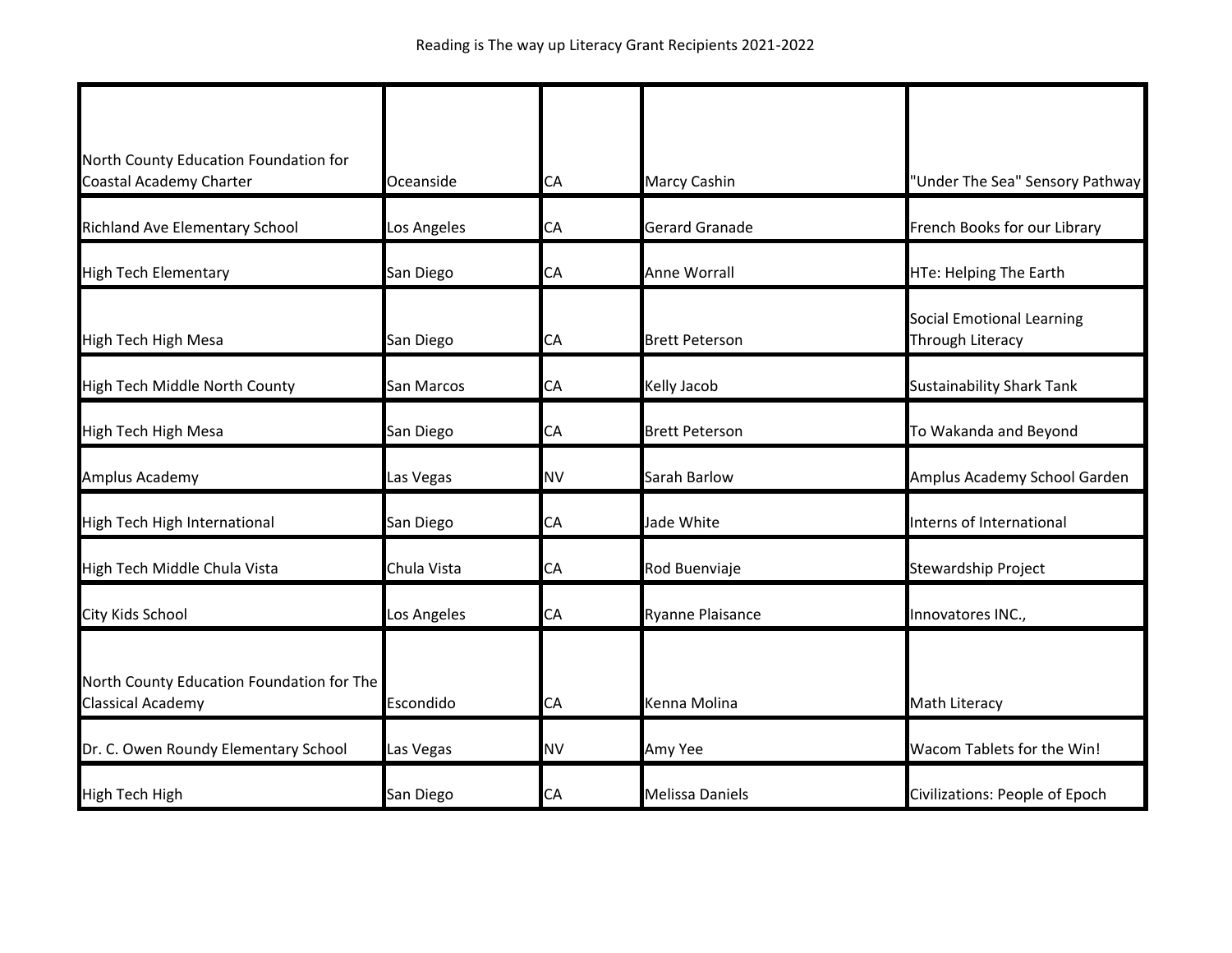|                                                |                  |           |                        | Making Reading Accessible for All                               |
|------------------------------------------------|------------------|-----------|------------------------|-----------------------------------------------------------------|
| <b>High Tech High</b>                          | San Diego        | СA        | <b>Melissa Daniels</b> | <b>Students</b>                                                 |
| The Edison School                              | Madison          | TΝ        | <b>Rachael Carlson</b> | Tech for Developing Better<br><b>Readers</b>                    |
| High Tech Middle Media Arts                    | San Diego        | CA        |                        | <b>Graphic Novels is Reading</b>                                |
| Cold Springs Middle School                     | Reno             | <b>NV</b> | Mark Zimmerman         | Nonfiction Books for Expanding<br><b>Students' Perspectives</b> |
| & H Tavlian Preschool                          | Pasadena         | СA        | Garine Joukadarian     | Technology in the classroom                                     |
|                                                |                  |           |                        |                                                                 |
| John Marshall                                  | Anaheim          | СA        | Deborah Kelly          | Building a Dual Language Library                                |
| Nevada Charter Academies                       | Las Vegas        | <b>NV</b> | Sarah Barlow           | <b>Mastering AP Calculus</b>                                    |
| Explorer Elementary School (High Tech<br>High) | <b>SAN DIEGO</b> | СA        | Jessica Lewis          | New Classroom Library                                           |
| Amplus Academy                                 | Las Vegas        | <b>NV</b> | Sarah Barlow           | Ten minutes a Day keeps the<br><b>Reading Blues Away!</b>       |
| Explorer Elementary School (High Tech<br>High) | <b>SAN DIEGO</b> | СA        | Jessica Lewis          | The Secret Life of Plants/Library                               |
| Nevada Charter Academies                       | Las Vegas        | <b>NV</b> | Sarah Barlow           | 10 minutes a day keeps the blues<br>away                        |
| Florence Nigthingale Middle School             | Los Angeles      | СA        | Rafael Gaeta           | Diversity in the Library                                        |